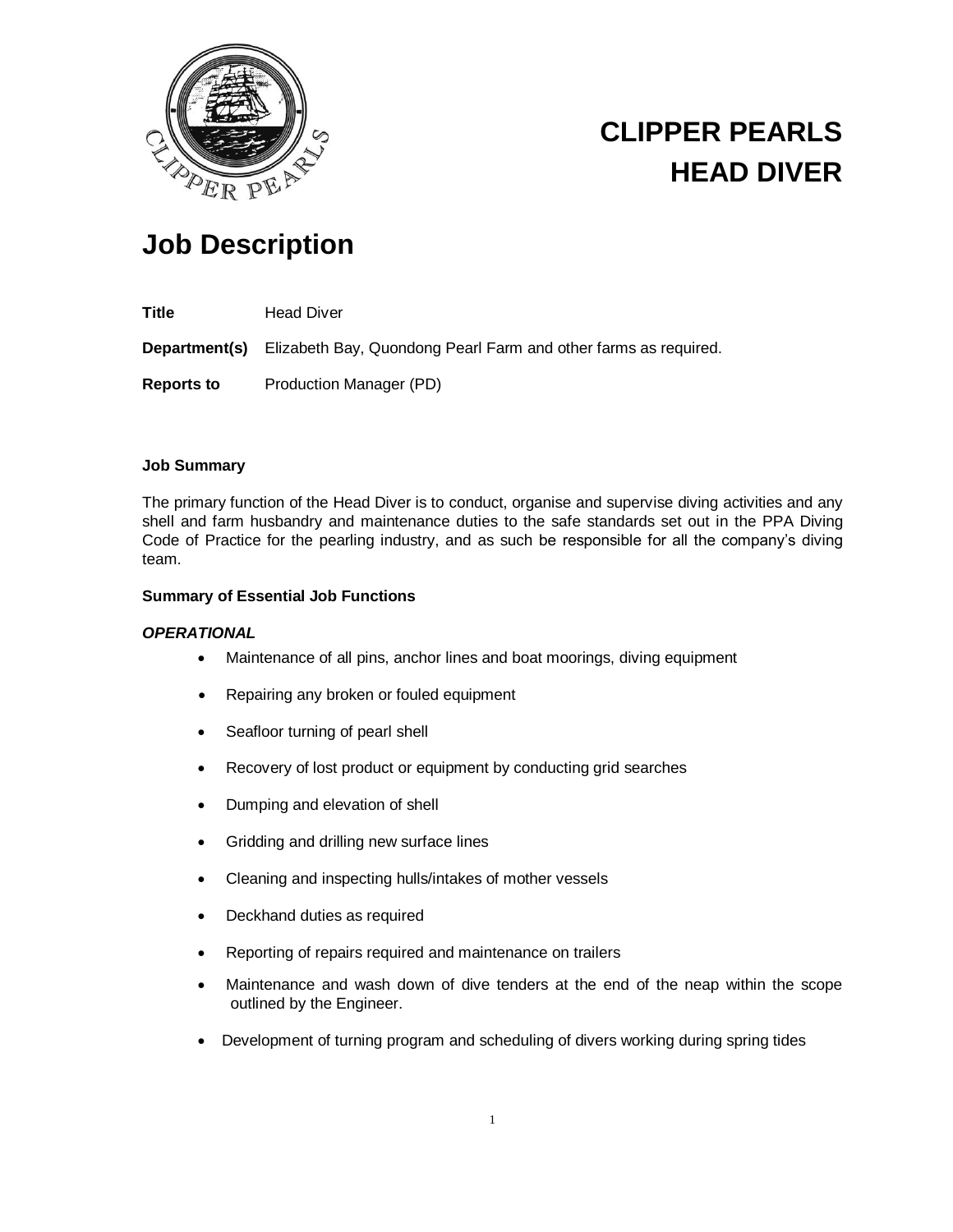### *Farm Maintenance*

- Design and implement techniques to carry out maintenance on all sub surface equipment.
- Monthly schedules for all maintenance activities to be dispersed among management and divers.
- Notify Logistics Coordinator with due regard to ordering and receiving times, for the sourcing of all equipment requirements in conjunction with maintenance servicing schedule.
- Plan schedule for maintenance (preventative and necessities)

# *Record Keeping*

- Maintain records for company and/or legal use including;
	- Dive logs
	- Training and assessment
	- Incident reports
	- Bottom farm maps including accurate figures
	- Code of Practice updates
	- Any shell on the bottom and husbandry required
	- GPS co-ordinates
	- Work schedules
	- Equipment servicing
	- Diving qualifications and licenses
	- Accurately report stock figures and observations
	- Any changes to farm infrastructure
	- Shell health and mortality

#### *Maintenance and Service Co-Coordination*

**To ensure the reliability of all dive related equipment by using appropriate records and communication between Clipper Pearls staff and external contractors.**

#### **Scheduled Maintenance Programs Implemented**

#### **1. Bailouts**

1.1 Maintain bailouts to within Australian Standards and standards set in the PPA Code of Practice.

1.2 Check bailout pressures before and at the end of each neap.

1.3 Maintain records of all servicing and a complete record of each bailouts history (including fills).

1.4 Ensure spares parts are available to minimise down time.

1.5 Spares shall be kept in a clean dry place.

1.6 Bailouts and all regulators and valves must be serviced annually.

#### **2. Compressors**

2.1 Maintain compressors to within Australian standards and standards set in the PPA code of practice.

2.2 Ensure reliability of equipment by setting up and enforcing maintenance schedules eg. Plug,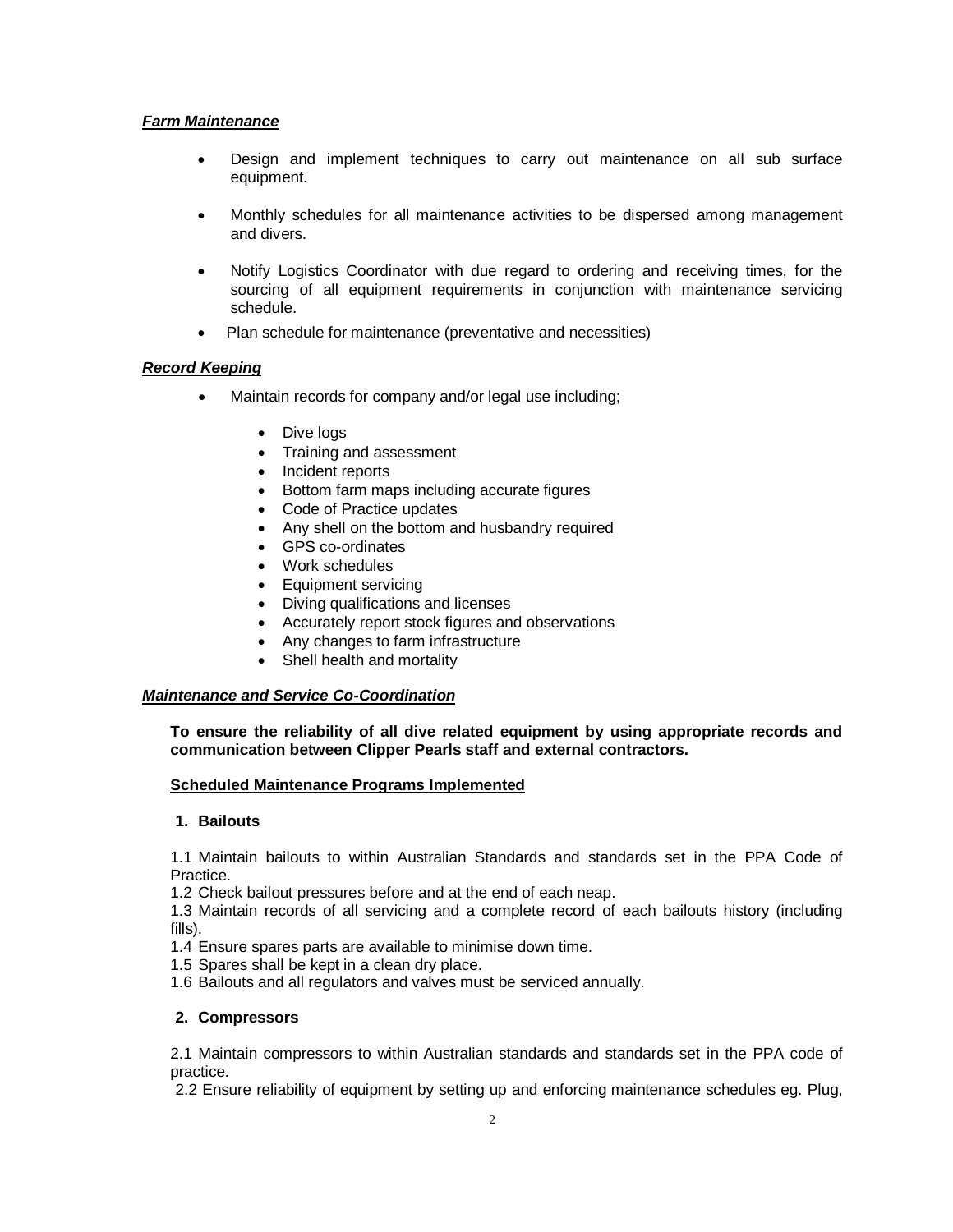filter, belt, and oil changes at regular intervals.

- 2.3 One spare compressor shall be kept in working order at all times.
- 2.4 One spare Honda 9hp shall be kept in working order at all times.

#### **3. Dive vessels**

3.1 Ensure the correct maintenance and care of dinghies, including, outboards, electrical equipment, and hydraulics.

3.2 Spare parts for all hydraulics shall be kept in town to minimise down time.

3.3 Records shall be kept of all servicing on outboards. Communication between outboard mechanics and co-coordinator should be encouraged to achieve best performance and reliability from outboard motors.

#### **4. Medical oxygen equipment**

4.1 Ensure the reliability and safe keeping of all medical oxygen equipment.

4.2 All oxygen equipment shall be serviced annually as in 1.6

4.3 One therapy mask and two demand valves must be kept at all times on board the mother vessel

4.4 Gas bottles shall be kept at 90% capacity unless drift diving, and replaced immediately thereafter.

### *HUMAN RESOURCES*

- Keep your self abreast of existing and new company policies and ensure they are implemented and enforced as required, adhering to any relevant Government legislation. Ensure that there is no breach of company policy at any time. Maintain a high level of professionalism at all times so as to set a good example to crew.
- Oversee the Dive crew in all facets of their positions.
- Relay all dive crew performances under your responsibility on a regular basis to the GM of Operations.
- Relay to Farm Manager all crew numbers required for upcoming farm dive tasks providing enough time to allow for advertising and replacements.

#### *Training and Assessment of Divers*

- Assess new divers training and qualifications.
- Ensure that all trainees are fluent with US Navy Dive Tables, PPA Code of Practice, and Company Policy.
- Initial (i.e. First neap) dives and tendering activities must be accompanied by AFMD and Diver Induction completed.
- Ensure all divers knowledge of oxygen equipment including access, setup, handling and storage. Notify farm manager of any alterations.
- Assessment of divers for performance reviews.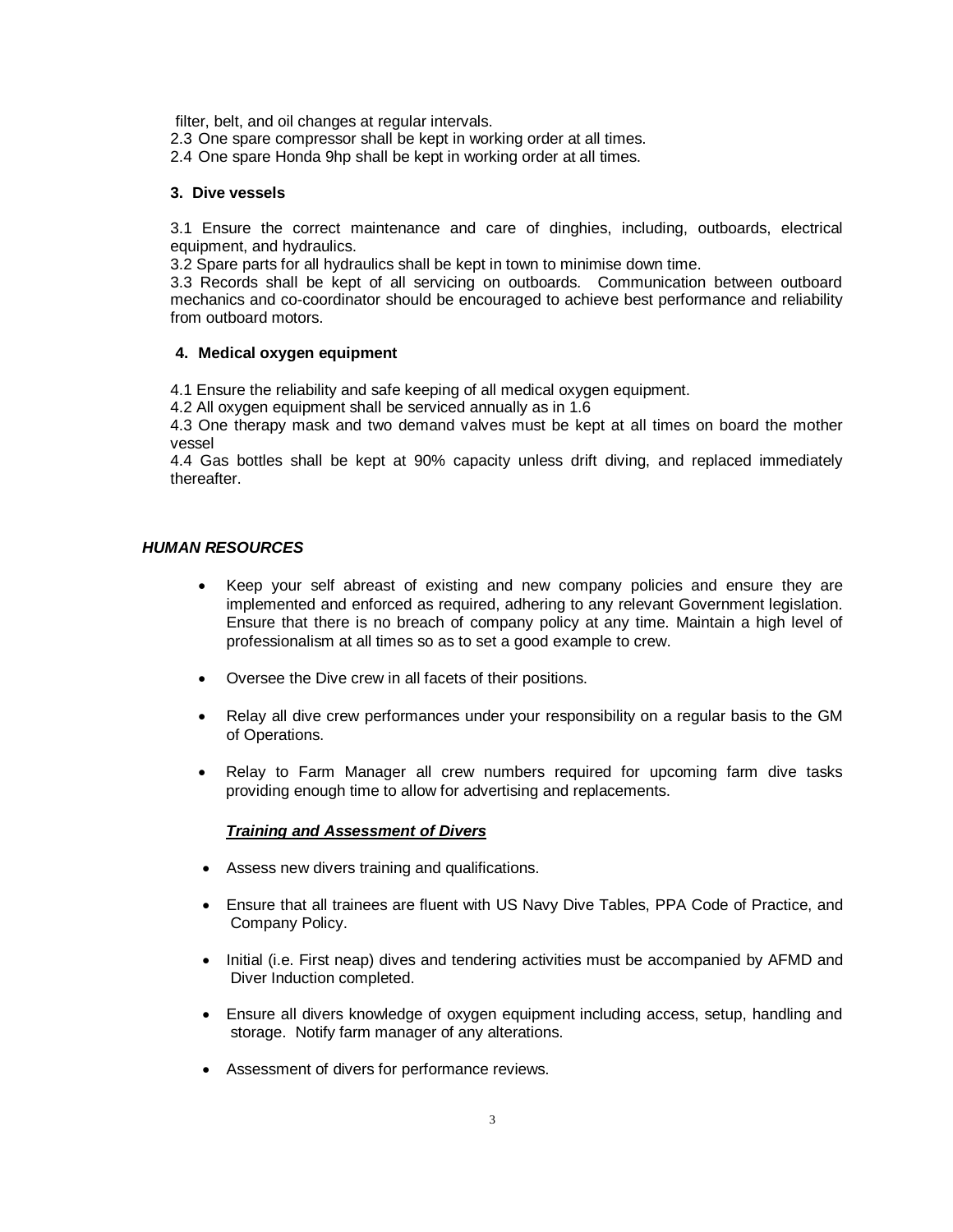- Record and notify PM before the end of each neap with days worked for casual divers.
- Assess divers and staff vessels appropriately with at least one diver who will be the head diver for that vessel.

# *OHS*

- Maintain strict emphasis on diving to the recognised Industry Dive Tables.
- Ensure the safe handling of all vessels you use and/or responsible for.
- Ensure that you follow, demonstrate, and exercise all PPA and DoT diving and vessel handling safety policies and procedures, and that the staff assigned to you are proficient to the same level.
- Ensure all diving and vessel handling licenses and kept maintained and up to date, and are on your person at all times whilst at sea.
- Set example for crew regarding safety requirements when working any wharf.

# *GENERAL*

- Relay and communicate all issues relating to the vessel performance of dive boats to ensure Engineer and PM are aware of the issues.
- Liaise with engineering staff to ensure that crew are adhering to engineering requirements. If engineering staff want the crew to perform duties that will mitigate breakdowns, down time etc. ensure that directives are followed. This information will be communicated to crew members by yourself, and the PM.
- Report any defective equipment to the PM and/or Engineer so as to solve problems as soon as possible.
- Assist with shell cleaning and husbandry duties as requested by the PM.
- Assist with the processing of by-product during annual operations and harvest activities.
- Be required to assist with the wild fishing (drifting) activities when required by the Company.
- Attend and contribute to End of Neap Meetings.